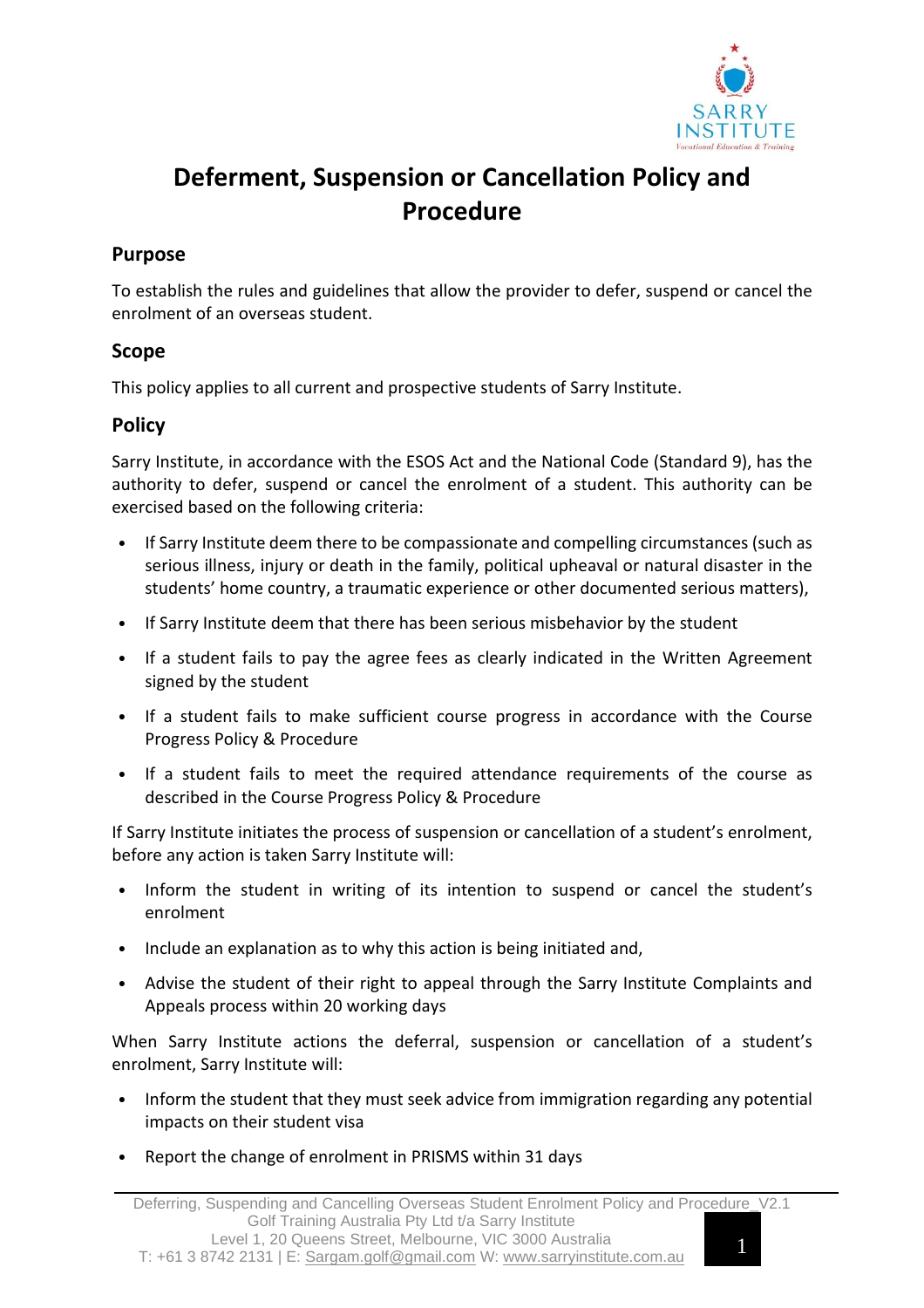

Sarry Institute will ensure that the suspension or cancellation of the student's enrolment will not take place until all internal avenues for appeal have been exhausted unless there are extenuating circumstances that negatively impact on the student's safety and wellbeing, which may put the student at risk.

Sarry Institute will ensure that the process for assessing, approving/rejecting and recording of the deferment, suspension and cancellation of students' enrolment is documented.

## **Procedure**

#### **Student Initiated Deferral, Suspension and Cancellation**

- 1. Students wishing to defer, cancel, suspend (i.e. take a leave of absence or withdraw) from their studies, should apply to do so, using the student Deferral/Suspension/Cancellation/Leave Request Form, available on the Sarry Institute website or at reception. Students must submit the completed Form to reception or Student Administration.
- 2. Upon receipt of the completed Form, the Admissions Manager and the RTO Manager will make an assessment of the application including a VEVO check.
- 3. The assessment will consider the ground on which the application has been made, the evidence provided to support the application and the timing of the request and academic progress (if submitted during a period of study).
- 4. If the application is rejected, the student will be informed (in writing) of the outcome and the reasons for that outcome. The student will be advised that they can access Sarry Institute's complaints and appeals process in accordance with the Complaints and Appeal Policy and Procedure. Students will be advised that they have 20 working days in which to access this process.
- 5. If the application is approved, the student will be informed (in writing) of the outcome as follows:
	- a. Deferrals: A revised offer letter and Written Agreement will be issued by Admissions. The student will be required to sign and accept the new Agreement. The student will be advised in writing that changes to their course duration will be recorded on PRISMS and that this may have implications for their student visa.
	- b. Cancellations: The student will be notified in writing that their CoE will be cancelled. Sarry Institute will subsequently report this on PRISMS within 31 days.
- 6. If the student advises Sarry Institute that they no longer wish to remain enrolled in the course or the student indirectly cancels their enrolment through their conduct, the Institute will advise the DHA via PRISMS, and their CoE will be cancelled.